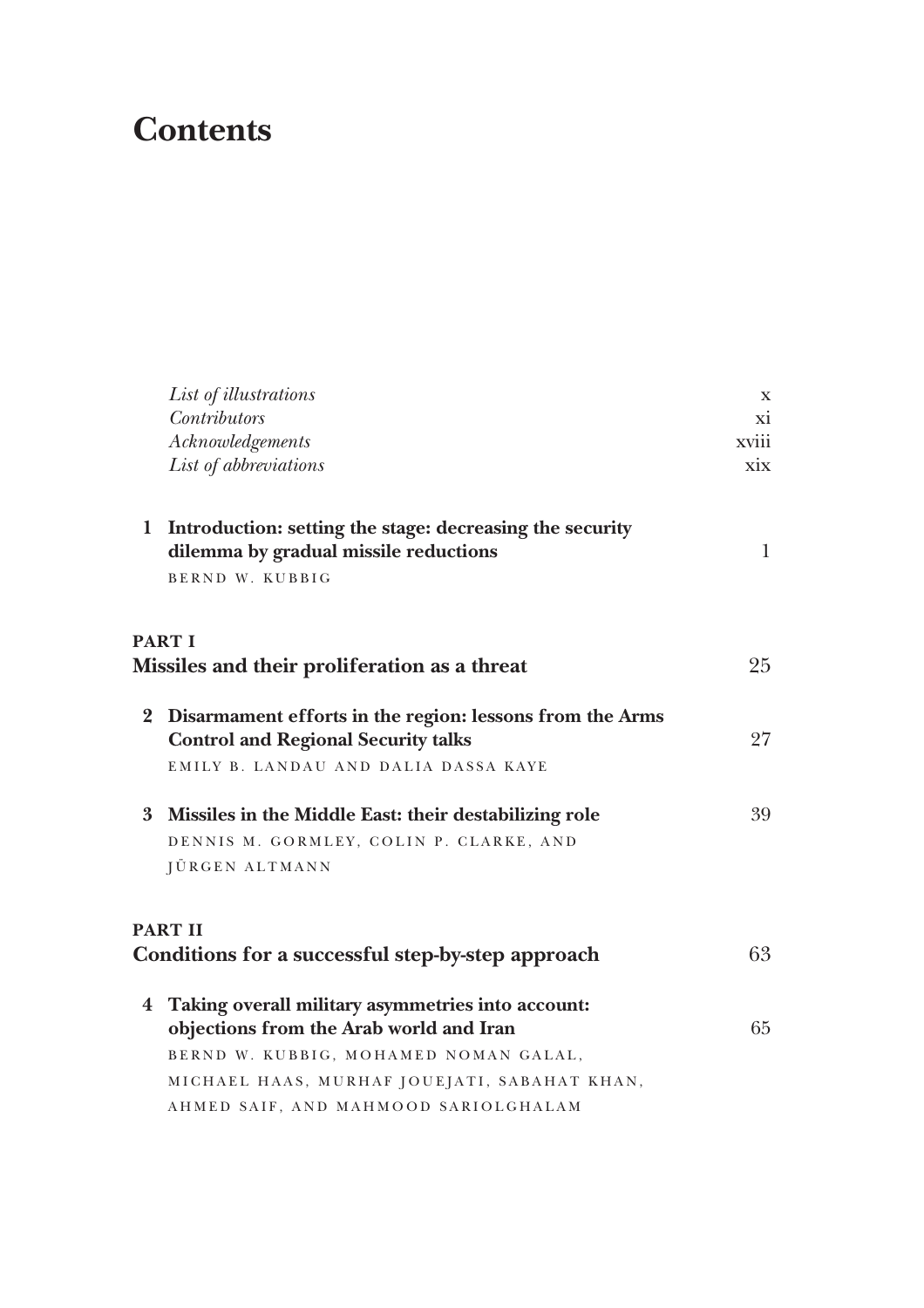viii *Contents*

| 5 Taking Israel's security interests into account: deterrence<br>policy in a changing strategic environment                      | 89  |
|----------------------------------------------------------------------------------------------------------------------------------|-----|
| URI BAR-JOSEPH                                                                                                                   |     |
| 6 Advancing the control of weapons of mass destruction: an<br>incremental approach                                               | 106 |
| GAWDAT BAHGAT, AVNER COHEN,                                                                                                      |     |
| SVEN-ERIC FIKENSCHER, GIORGIO FRANCESCHINI,                                                                                      |     |
| BERND W. KUBBIG, AND PATRICIA LEWIS                                                                                              |     |
| 7 From (potential) spoilers to guarantors? The role of<br>external powers                                                        | 125 |
| SVEN-ERIC FIKENSCHER, SAMEH ABOUL-ENEIN,                                                                                         |     |
| GÜLDEN AYMAN, ANTON KHLOPKOV, AND HUI ZHANG                                                                                      |     |
| 8 The verification challenge: concepts, requirements, and<br>technologies                                                        | 149 |
| JÜRGEN SCHEFFRAN, BHARATH GOPALASWAMY,                                                                                           |     |
| DENNIS M. GORMLEY, BERND W. KUBBIG, UZI RUBIN,                                                                                   |     |
| AND HARTWIG SPITZER                                                                                                              |     |
| 9 The prospects for disarmament: the case of Hezbollah                                                                           | 167 |
| JUDITH PALMER HARIK AND WALID ABU-DALBOUH                                                                                        |     |
| 10 Designing disarmament strategies: the case of Hamas                                                                           | 186 |
| MARGRET JOHANNSEN, GHASSAN KHATIB, AND                                                                                           |     |
| ANAT KURZ                                                                                                                        |     |
| <b>PART III</b>                                                                                                                  |     |
| Three milestones towards a Missile Free Zone                                                                                     | 215 |
| 11 The promise of military transparency: building on<br>East-West experiences and the UN Register of<br><b>Conventional Arms</b> | 217 |
| SVEN-ERIC FIKENSCHER, PATRICK FLAMM, LINA GOLOB,                                                                                 |     |
| BERND W. KUBBIG, AND CHRISTIAN WEIDLICH                                                                                          |     |
| 12 The Missile Technology Control Regime, the Hague Code<br>of Conduct, and missile proliferation                                | 234 |
| DINSHAW MISTRY AND MARK SMITH                                                                                                    |     |